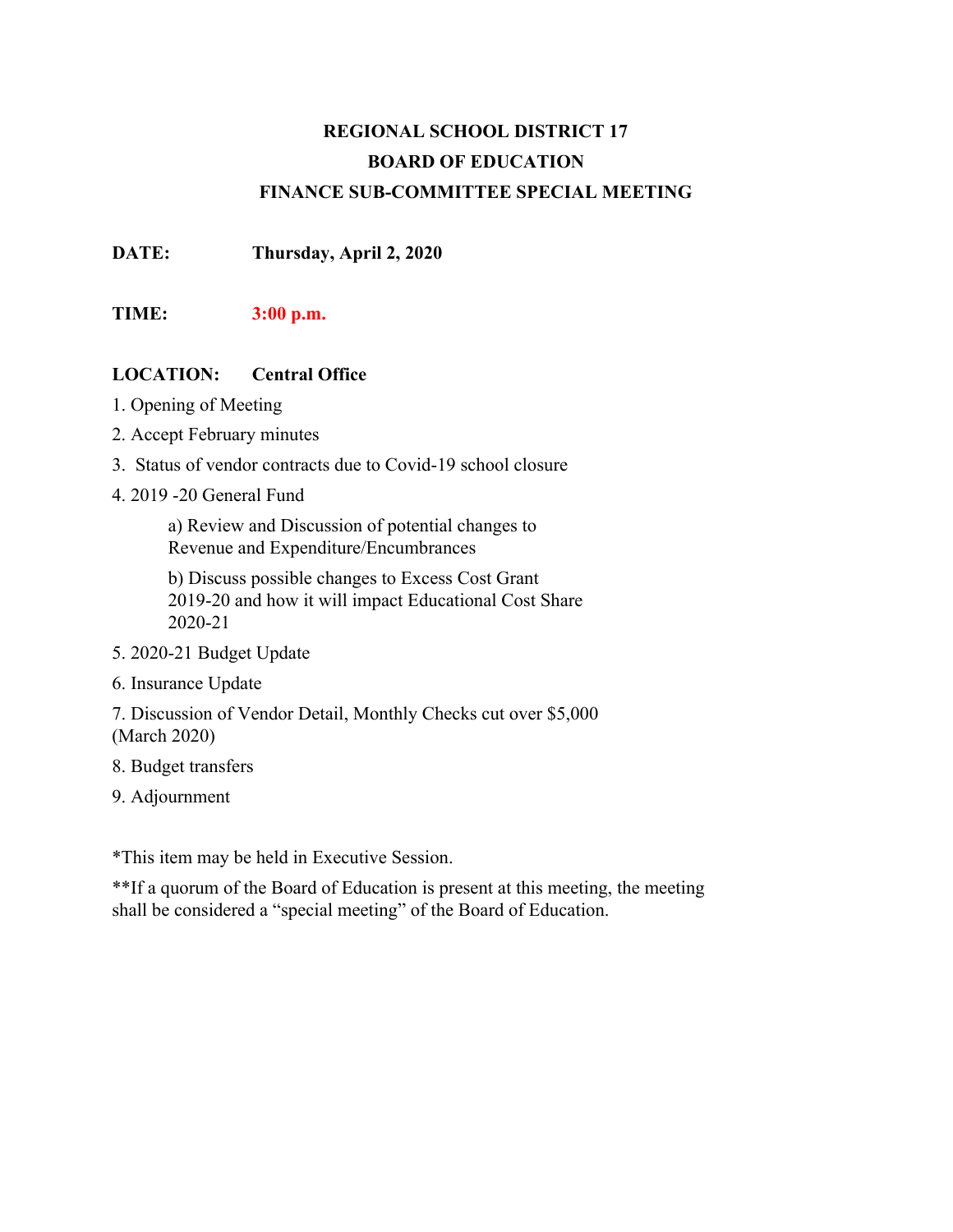#### **Regional School District 17 Board of Education Finance Subcommittee Meeting Minutes 3/05/2020**

The meeting of the Finance Subcommittee of the Regional School District 17 Board of Education was held on Thursday, March 5, 2020 at 3:00 p.m. at the Central Office.

Subcommittee Members Present: Eileen Blewett, Suzanne Sack, Peter Sonski, Shawna Goldfarb, Joanne Nesti Also in Attendance: Superintendent of Schools, Holly Hageman, Director of Fiscal Operations Ann Adriani, Interim Director of Fiscal Operations Jason Lathrop

1. Opening of Meeting

The meeting was called to order at 3:07 P.M. by Eileen Blewett.

2. Accepted minutes for February 2020.

3. Old Business – Need for Audit Management Letters to be given to all Board Members

- 4. HK Cubs.
	- Review of Health insurance premium cost share percentages
	- Discuss what contract staff are paid under

5. Review and Discussion of the General Fund 2019-2020

The General Fund Revenue and Expense budget forecasts were discussed. Review of all Funds and how the funds can be utilized was discussed. Request for a Pension Fund performance report quarterly or semi-annually.

6. Discussion of Vendor Detail, Monthly Checks cut over \$5,000 (February 2020) Vendor checks for the period of 2/1 - 2/29 were discussed. Request for list to be by Vendor.

7. 2020-2021 Budget Update

The status of the budget was reported "in process".

8. Discussion of need to approve Budget Transfers for next meeting.

9. Motion to Adjourn and seconded. Meeting was adjourned at 4:50 P.M.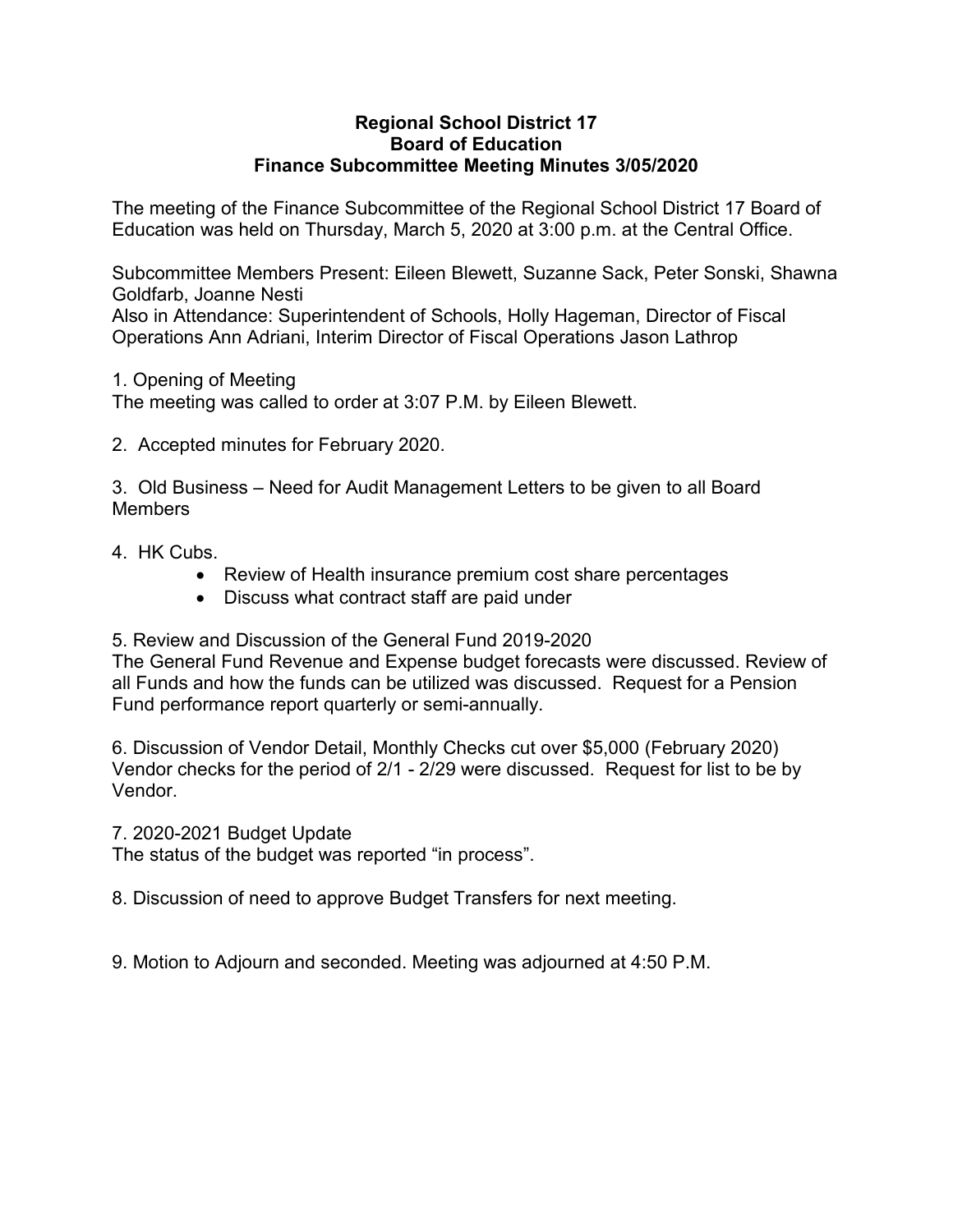#### **Regional School District #17 Budget 2019-20 Revenue Budget By Object - Forecast As of 04/01/2020**

|                        |                                                  | 7/1/2019 - 6/30/2020 ADS Report |                   |                          | Received not                                        |                   |                                 | 4/2/2020                           | 3/5/2020                                                                                                                   |                    |                               |                                                |                                                                     |
|------------------------|--------------------------------------------------|---------------------------------|-------------------|--------------------------|-----------------------------------------------------|-------------------|---------------------------------|------------------------------------|----------------------------------------------------------------------------------------------------------------------------|--------------------|-------------------------------|------------------------------------------------|---------------------------------------------------------------------|
|                        |                                                  | Adopted                         |                   | Revised                  |                                                     | <b>Booked</b>     | <b>Adjusted YTD</b>             | (INCREASE)                         | Adjusted                                                                                                                   | (INCREASE)         | Forecast                      |                                                |                                                                     |
| Account                | Description                                      | <b>Budget</b>                   | lendme            | <b>Budget</b>            | <b>YTD</b>                                          |                   |                                 |                                    | <b>DECREASE</b> Remaining Due                                                                                              | <b>DECREASE</b>    | (Over)/Under                  | Change                                         | Notes                                                               |
| 01-01310-100-606-000-4 | Adult Education (State) Contribution             |                                 | $(6,604.00)$ \$-  | $(6,604.00)$ \$          | (4,942.00)                                          |                   | $(1,662.00)$ \$                 |                                    | $(1,662.00)$ \$                                                                                                            |                    |                               |                                                | Payments as 2/24/20                                                 |
| 01-02910-100-000-000-4 | Haddam, Town Contribution                        | $$ (24,025,583.60)$ \$-         |                   |                          | $$(24,025,583.60)$ $$(21,623,030.00)$ \;            |                   | $\frac{1}{2}$ (2,402,553.60) \$ |                                    |                                                                                                                            |                    |                               |                                                |                                                                     |
| 01-02911-100-000-000-4 | Killingworth, Town Contribution                  | $$(16,738,611.23)$ \$-          |                   |                          | $$(16,738,611.23)$ $$(15,064,754.00)$ \$            |                   |                                 |                                    | $\frac{1}{2}$ (1,673,857.23) \$                                                                                            |                    |                               |                                                |                                                                     |
| 01-03117-100-606-000-4 | Medicaid Reimbursement Revenue                   |                                 | $(1,500.00)$ \$-  | $(1,500.00)$ \$          | $(13,671.72)$ \$                                    |                   |                                 | 12,171.72 \$ (12,171.72) \$        | $\sim$                                                                                                                     | (12,300.00)        |                               | 128.28 \$ (12,043.44)                          |                                                                     |
|                        |                                                  |                                 |                   |                          |                                                     |                   |                                 |                                    |                                                                                                                            |                    |                               |                                                | Excess Cost as of 3/1/20 estimated at                               |
| 01-04200-100-001-178-4 | Excess Cost Grant, Special Education   \$        | $(743, 689.69)$ \$-             |                   | $(743, 689.69)$ \$<br>S. | $(692, 347.00)$ \$                                  |                   |                                 | $(51,342.69)$ \$ $(204,973.35)$ \$ | $(256, 316.04)$ \$                                                                                                         | $(204, 973.35)$ \$ |                               | \$(204,973.35) 948,663.04                      |                                                                     |
|                        |                                                  |                                 |                   |                          |                                                     |                   |                                 |                                    |                                                                                                                            |                    |                               |                                                |                                                                     |
|                        |                                                  |                                 |                   |                          |                                                     |                   |                                 |                                    |                                                                                                                            |                    |                               |                                                | Feb & March actuals not booked and with                             |
| 01-01510-103-000-100-4 | Webster Checking Interest Revenue                |                                 | - SS –            |                          | $(1,077.81)$ \$                                     | $(357.52)$ \$     |                                 | $1,435.33$ \$ $(1,435.33)$ \$      |                                                                                                                            | $(1,639.35)$ \$    |                               |                                                | 204.02 \ \$ (1,231.31) 0% interest rates projected nothing for Apr- |
| 01-01510-103-000-101-4 | Webster Investment Interest                      |                                 | $(50,057.00)$ \$- | $(50,057.00)$ \$         | $(46,627.08)$ \$                                    | $(10, 174.23)$ \$ |                                 | $6,744.31$ \$ $(6,744.31)$ \$      | ۰                                                                                                                          |                    |                               | $(28,009.87)$ \$ 21,265.56 \$ 14,521.25        | June                                                                |
| 01-01510-103-000-102-4 | STIF Interest                                    |                                 | $(1,200.00)$ \$-  | $(1,200.00)$ \$          | $(3,798.46)$ \$                                     | $(431.15)$ \$     |                                 | $3,029.61$ \$ $(3,029.61)$ \$      | ۰                                                                                                                          |                    | $(5.453.78)$ \$ 2.424.17 \ \$ | (605.44)                                       |                                                                     |
| 01-00000-110-305-000-4 | Misc. / Unidentified Revenue                     |                                 | $S -$             |                          | $(15,494.62)$ \$                                    | $(8,311.59)$ \$   |                                 | 23,806.21 \$ (23,806.21) \$        | $\sim$                                                                                                                     |                    |                               | $(18,047.61)$ \$ $(5,758.60)$ \$ $(29,564.81)$ |                                                                     |
| 01-02225-110-305-656-4 | <b>ERate Revenue</b>                             |                                 | $(36,600.00)$ \$- | $(36,600.00)$ \$         | $(111,764.69)$ \$                                   |                   |                                 | 75,164.69 \$ (75,164.69) \$        | $\sim$                                                                                                                     | $(75, 164.69)$ \$  |                               |                                                | \$ (75.164.69) Erate Full Reimbursement                             |
|                        |                                                  |                                 |                   |                          |                                                     |                   |                                 |                                    |                                                                                                                            |                    |                               |                                                | Not sure if Oak Hill will pay last Rental                           |
| 01-01201-441-305-254-4 | Classroom Rental Revenue                         |                                 | $(32,600.00)$ \$- | $(32,600.00)$ \$         | $(24,797.50)$ \$                                    |                   | $(7,802.50)$ \$                 | 8,150.00 \$                        | $347.50$ \$                                                                                                                |                    | $$8,150.00$ \ \$              | 16,300.00 payment.                             |                                                                     |
| 01-01311-560-001-011-4 | Preschool Tuition                                |                                 | $(30,000.00)$ \$- | $(30,000.00)$ \$         | $(14,989.89)$ \$                                    |                   | $(15,010.11)$ \$                | $3,000.00$ \$                      | $(12,010.11)$ \$                                                                                                           | $3,000.00$ \$      |                               |                                                | 3,000.00 2 students not in program                                  |
|                        |                                                  |                                 |                   |                          |                                                     |                   |                                 |                                    |                                                                                                                            |                    |                               |                                                | May forcasting we will receive 1 of the 2                           |
|                        | 01-02540-622-205-354-4    ZREC Credits - Revenue |                                 | $(38,610.00)$ \$- | $(38,610.00)$ \$         | (14, 770.73)                                        |                   | $(23,839.27)$ \$                | 4,534.27                           | $(19,305.00)$ \$                                                                                                           | 4,534.27 \$        |                               |                                                | 4,534.27 payments                                                   |
| <b>Total</b>           |                                                  | $$ (41,705,055.52)$ \$-         |                   |                          | $$ (41,705,055.52) \  \  $ (37,632,065.50) \  \  $$ |                   |                                 |                                    | $(19,274.49)$ \$ $(4,053,715.53)$ \$ $(311,640.95)$ \$ $(4,365,356.48)$ \$ $(338,054.38)$ \$ $26,413.43$ \$ $(285,227.52)$ |                    |                               |                                                |                                                                     |
|                        |                                                  |                                 |                   |                          |                                                     |                   | $\mathbf{A}$                    | в                                  | $A + B$                                                                                                                    |                    |                               |                                                |                                                                     |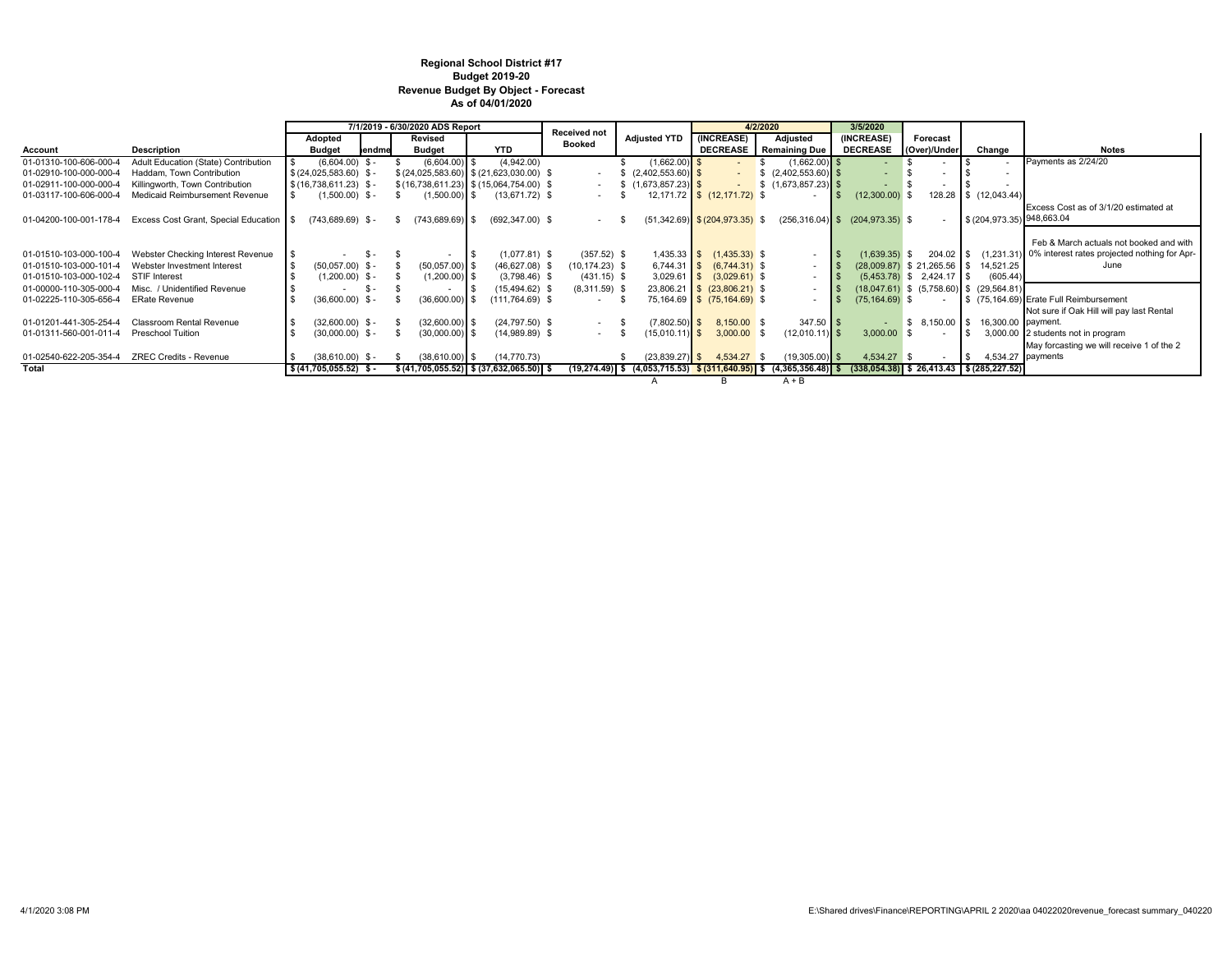### **Regional School District #17 Budget 2019-20 Expense Budget By Object - Forecast As of 03/30/2020**

|               |                                                    | <b>ADS Report</b>              |                           |                                |                                                        |                                | Amount               | <b>Adjustments</b>          |                       | <b>Adjusted Amount Remaining</b>       |                            |                               |                              |                                    |
|---------------|----------------------------------------------------|--------------------------------|---------------------------|--------------------------------|--------------------------------------------------------|--------------------------------|----------------------|-----------------------------|-----------------------|----------------------------------------|----------------------------|-------------------------------|------------------------------|------------------------------------|
|               |                                                    |                                |                           |                                |                                                        |                                |                      | Remaining per               |                       | Decrease                               |                            |                               |                              |                                    |
| <b>OBJECT</b> | <b>ACCOUNT DESCRIPTION</b>                         | <b>ORIGINAL</b>                | <b>TRANSFER</b>           | <b>REVISED</b>                 | <b>EXPENDED</b>                                        | <b>ENCUMBERED</b>              | <b>REQS</b>          | <b>ADS Report</b>           | <b>Increase Exp</b>   | Exp                                    | 04/02                      | 03/05                         | <b>CHANGE</b>                | <b>Notes</b>                       |
|               |                                                    |                                |                           |                                |                                                        |                                |                      |                             |                       |                                        |                            |                               |                              | Activity and Athletic Stipends     |
| 111           | CERTIFIED SALARIES                                 | \$17,051,764.77                | (\$3,008.90)              | \$17,048,755.87                | \$11,508,337.23                                        | \$5,042,251.42                 | \$0.00               | \$498,167.22                | \$126,841.99          | \$0.00                                 | \$371,325.23               |                               |                              |                                    |
| 112           | NON CERTIFIED SALARIES                             | \$4,835,634.78                 | \$0.00                    | \$4,835,634.78                 | \$3,398,482.96                                         | \$1,400,363.71                 | \$0.00               | \$36,788.11                 | \$0.00                | \$0.00                                 | \$36,788.11                |                               | \$144,554.56 (\$107,766.45)  |                                    |
| 113           | <b>OVERTIME</b>                                    | \$31,620.00                    | \$0.00                    | \$31,620.00                    | \$61,520.36                                            | \$0.00                         | \$0.00               | (\$29,900.36                | \$0.00                | \$0.00                                 | (\$29,900.36)              | (\$52,075.12)                 | \$22,174.76                  |                                    |
| 121<br>127    | <b>SUBSTITUTES</b>                                 | \$379,402.93                   | \$0.00<br>\$0.00          | \$379,402.93                   | \$162,307.01                                           | \$0.00<br>\$2,321.81           | \$0.00<br>\$0.00     | \$217,095.92                | \$0.00<br>\$0.00      | \$0.00<br>\$0.00                       | \$217,095.92               |                               | \$93,244.50    \$123,851.42  |                                    |
|               | <b>COURIER SALARIES</b>                            | \$7,659.08                     | \$0.00                    | \$7,659.08                     | \$5,712.18                                             |                                | \$0.00               | (\$374.91                   | \$0.00                | \$0.00                                 | (\$374.91)                 | (\$374.91)                    | \$0.00                       |                                    |
| 130<br>205    | <b>SNOW REMOVAL</b><br>WORKERS COMPENSATION        | \$23,000.00                    | \$0.00                    | \$23,000.00                    | \$6,091.01                                             | \$0.00                         | \$0.00               | \$16,908.99                 | \$0.00                | \$0.00                                 | \$16,908.99                | \$16,908.99                   | \$0.00<br>\$0.00             |                                    |
|               |                                                    | \$264,333.00                   |                           | \$264,333.00                   | \$187,855.10                                           | \$23,654.90                    |                      | \$52,823.00                 |                       |                                        | \$52,823.00                | \$52,823.00                   |                              |                                    |
| 220           | <b>HEALTH INSURANCE</b>                            | \$6,754,192.60                 | \$0.00                    | \$6,754,192.60                 | \$5,190,592.87                                         | \$1,360,096.63                 | \$0.00               | \$203,503.10                | \$0.00                | \$375,000.00                           | \$578,503.10               | \$677,960.75                  |                              | 5 pays * approx. 75000             |
|               |                                                    |                                |                           |                                |                                                        |                                |                      |                             |                       |                                        |                            |                               |                              | (\$99,457.65) employee share       |
| 240           | LIFE INSURANCE                                     | \$40,670.00                    | \$0.00                    | \$40,670.00                    | \$17,842.88                                            | \$7,657.12                     | \$0.00               | \$15,170.00                 | \$0.00                | \$0.00                                 | \$15,170.00                | \$15,170.00                   | \$0.00                       |                                    |
| 250<br>251    | SOCIAL SECURITY<br>TUITION REIMBURSEMENT           | \$366,541.32<br>\$20,000.00    | \$0.00<br>\$0.00          | \$366,541.32<br>\$20,000.00    | \$247,602.13<br>\$0.00                                 | \$157,878.79<br>\$0.00         | \$0.00<br>\$0.00     | (\$38,939.60<br>\$20,000.00 | \$0.00<br>\$20,000.00 | \$0.00<br>\$0.00                       | (\$38,939.60)<br>\$0.00    | \$16,227.74<br>\$0.00         | (\$55, 167.34)<br>\$0.00     |                                    |
| 255           | <b>DISABILITY INSURANCE</b>                        |                                | \$0.00                    | \$6,010.00                     | \$1,692.00                                             | \$1,508.00                     | \$0.00               |                             | \$0.00                | \$0.00                                 |                            | \$2,810.00                    | \$0.00                       |                                    |
| 260           | <b>PENSION</b>                                     | \$6,010.00<br>\$249,933.26     | \$0.00                    | \$249,933.26                   | \$0.00                                                 | \$0.00                         | \$0.00               | \$2,810.00<br>\$249,933.26  | \$216,275.00          | \$0.00                                 | \$2,810.00<br>\$33,658.26  | \$33,658.26                   | \$0.00                       |                                    |
| 262           | TAX SHELTERED ANNUITY                              | \$27,000.00                    | \$0.00                    | \$27,000.00                    | \$21,591.15                                            | \$0.00                         | \$0.00               | \$5,408.85                  | \$7,581.05            | \$0.00                                 | (S2, 172.20)               | (\$2,172.20                   | \$0.00                       |                                    |
| 265           | <b>MEDICARE</b>                                    | \$322,301.94                   | \$0.00                    | \$322,301.94                   | \$202,309.85                                           | \$166,545.81                   | \$0.00               | (\$46,553.72                | \$0.00                | \$51,847.72                            | \$5,294.00                 | \$5,294.30                    | (\$0.30)                     |                                    |
| 267           | <b>FLEXIBLE BENEFITS</b>                           | \$3,955.00                     | \$0.00                    | \$3,955.00                     | \$1,132.85                                             | \$4,922.15                     | \$0.00               | (\$2,100.00                 | \$0.00                | \$0.00                                 | (\$2,100.00)               | (\$2,100.00)                  | \$0.00                       |                                    |
| 275           | <b>UNEMPLOYMENT</b>                                | \$22,500.00                    | \$0.00                    | \$22,500.00                    | \$4,318.81                                             | \$18,181.19                    | \$0.00               | \$0.00                      | \$0.00                | \$0.00                                 | \$0.00                     | \$8,000.00                    | (\$8,000.00)                 |                                    |
|               | SALARY AND BENEFITS \$30,406,518.68                |                                |                           |                                | $(\$3,008.90)$ \$30,403,509.78 \$21,017,388.39         | \$8,185,381.53                 | \$0.00               | \$1,200,739.86 \$370,698.04 |                       | \$426,847.72                           | \$1,256,889.54             | \$1,257,729.63                | ( \$840.09)                  |                                    |
|               |                                                    |                                |                           |                                |                                                        |                                |                      |                             |                       |                                        |                            |                               |                              |                                    |
| 320           | <b>TESTING</b>                                     | \$5,940.00                     | \$0.00                    | \$5,940.00                     | \$4,664.70                                             | \$0.00                         | \$0.00               | \$1,275.30                  | \$0.00                | \$0.00                                 | \$1,275.30                 | \$0.00                        | \$1,275.30                   |                                    |
| 321           | <b>TUTORS</b>                                      | \$6,000.00                     | \$0.00                    | \$6,000.00                     | \$10,667.96                                            | \$0.00                         | \$0.00               | (\$4,667.96                 | \$0.00                | \$0.00                                 | ( \$4,667.96]              | (\$13,957.36)                 | \$9,289.40                   |                                    |
| 322           | PROFESSIONAL DEVELOPMENT                           | \$84,735.20                    | (\$2,325.45)              | \$82,409.75                    | \$15,727.51                                            | \$2,250.00                     | \$0.00               | \$64,432.24                 | \$0.00                | \$0.00                                 | \$64,432.24                | \$64,432.24                   | \$0.00                       |                                    |
| 330           | PROFESSIONAL SERVICES                              | \$302,387.00                   | \$0.00                    | \$302,387.00                   | \$440,125.02                                           | \$296,964.25                   | \$4,000.00           | (\$438,702.27               | \$44,000.00           | \$0.00                                 | (\$482,702.27)             | (\$441,969.29)                |                              | (\$40,732.98) LEGAL FEES           |
|               |                                                    |                                |                           |                                |                                                        |                                |                      |                             |                       |                                        |                            |                               |                              | Refund from Arbiterpay if no       |
| 331           | <b>ATHLETIC OFFICIALS</b>                          | \$59,758.65                    | \$0.00                    | \$59,758.65                    | \$53,945.53                                            | \$0.00                         | \$0.00               | \$5,813.12                  | \$0.00                | \$27,028.85                            | \$32,841.97                | \$0.01                        | \$32,841.96                  | spring sports                      |
| 332           | <b>TESTING APPRAISAL</b>                           | \$0.00                         | \$0.00                    | \$0.00                         | \$724.50                                               | \$0.00                         | \$0.00               | (\$724.50)                  | \$0.00                | \$0.00                                 | (\$724.50)                 | (\$724.50)                    | \$0.00                       |                                    |
| 430           | PURCHASED SERVICES                                 | \$552,251.07                   | (\$2,899.20)              | \$549,351.87                   | \$383,646.38                                           | \$89,903.13                    | \$23,962.28          | \$51,840.08                 | \$300.00              | \$5,097.80                             | \$56,637.88                | (\$1,123.30)                  | \$57,761.18                  | Activities                         |
| 435           | NETWORK SERVICES                                   | \$85,204.60                    | \$0.00                    | \$85,204.60                    | \$63,571.03                                            | \$25,257.00                    | \$0.00               | (\$3,623.43                 | \$0.00                | \$0.00                                 | (\$3,623.43)               | ( \$3,623.43)                 | \$0.00                       |                                    |
| 439           | FIELD MAINTENANCE                                  | \$96,000.00                    | \$0.00                    | \$96,000.00                    | \$36,356.90                                            | \$38,598.26                    | \$326.00             | \$20,718.84                 | \$20,718.84           | \$0.00                                 | (S0.00)                    | \$0.00                        | (\$0.00                      |                                    |
| 440           | LEASE/RENTALS                                      | \$295,680.18                   | \$0.00                    | \$295,680.18                   | \$240,804.54                                           | \$30,422.01                    | \$1,541.00           | \$22,912.63                 | \$22,912.63           | \$0.00                                 | \$0.00                     | (\$4,252.74)                  | \$4,252.74                   |                                    |
| 490           | <b>TRASH REMOVAL</b>                               | \$48,057.00                    | \$0.00                    | \$48,057.00                    | \$32,154.10                                            | \$16,727.90                    | \$0.00               | (88250)                     | \$0.00                | \$0.00                                 | (\$825.00                  | ( \$825.00]                   | \$0.00                       |                                    |
|               | PROFESSIONAL AND PURCHASED SERVICES                | \$1,536,013.70                 | (S5.224.65)               | \$1,530,789.05                 | \$1,282,388.17                                         | \$500,122.55                   | \$29,829.28          | \$281,550.95                | \$87,931.47           | \$32,126.65                            | (\$337,355.77)             | (\$402,043.37)                | \$64,687.60                  |                                    |
|               |                                                    |                                |                           |                                |                                                        |                                |                      |                             |                       |                                        |                            |                               |                              |                                    |
|               |                                                    |                                |                           |                                |                                                        |                                |                      |                             |                       |                                        |                            |                               |                              | Athletics, ESY, Internships &      |
| 510           | <b>TRANSPORTATION</b>                              | \$3,075,675.41                 | \$0.00                    | \$3,075,675.41                 | \$2,038,843.70                                         | \$1,295,425.38                 | \$0.00               | (\$258,593.67               | \$0.00                | \$209,606.84                           | ( \$48, 986.83)            | (\$227,768.67)                |                              | \$178,781.84 Outsourced Sped       |
| 520           | PROPERTY/LIABILITY INSURANCE                       | \$438,431.10                   | \$0.00                    | \$438,431.10                   | \$333,795.32                                           | \$90,306.00                    | \$0.00               | \$14,329.78                 | \$0.00                | \$0.00                                 | \$14,329.78                | \$14,329.78                   | (\$0.00)                     |                                    |
| 530           | <b>TELECOMMUNICATIONS</b>                          | \$45,470.00                    | \$0.00                    | \$45,470.00                    | \$37,811.97                                            | \$7,370.47                     | \$0.00               | \$287.56                    | \$0.00                | \$0.00                                 | \$287.56                   | \$287.56                      | (\$0.00)                     |                                    |
| 540           | POSTAGE                                            | \$14,953.60                    | \$0.00                    | \$14,953.60                    | \$133.06                                               | \$66.94                        | \$0.00               | \$14,753.60                 | \$5,000.00            | \$0.00                                 | \$9,753.60                 | \$5,043.65                    |                              | \$4,709.95 mailing during closure  |
| 550           | PRINTING/BINDING                                   | \$16,113.90                    | \$866.15                  | \$16,980.05                    | \$8,589.96                                             | \$1,561.44                     | \$0.00               | \$6,828.65                  | \$5,000.00            | \$400.00                               | \$2,228.65                 | \$0.00                        |                              | \$2,228.65 budget books            |
| 560           | <b>TUITION PUBLIC</b><br>TUITION NON-PUBLIC        | \$527,412.45                   | \$0.00                    | \$527,412.45                   | \$640,727.52                                           | \$56,342.50                    | \$0.00               | (\$169,657.57               | \$0.00                | \$0.00                                 | (\$169, 657.57)            | (\$169,657.57)                |                              | \$0.00 Still must pay              |
| 561<br>580    | MILEAGE REIMBURSEMENT                              | \$1,319,171.01                 | \$0.00                    | \$1,319,171.01                 | \$1,554,477.57<br>\$11,154.95                          | \$454,901.82<br>\$3,889.82     | \$0.00               | (\$690,208.38               | \$0.00                | \$0.00                                 | \$690,208.38               | (\$730, 817.38)<br>\$2,748.77 | \$40,609.00<br>\$9,269.97    | Still must pay                     |
| 611           | INSTRUCTIONAL SUPPLIES                             | \$25,548.77<br>\$253,645.25    | \$650.00<br>(\$17,683.54) | \$26,198.77<br>\$235,961.71    | \$171,695.77                                           | \$26,987.45                    | \$8.42<br>\$3,667.34 | \$11,145.58<br>\$33,611.15  | \$303.76<br>\$0.00    | \$1,176.92<br>\$6,262.27               | \$12,018.74<br>\$39,873.42 | \$1,129.46                    | \$38,743.96                  |                                    |
| 613           | <b>CUSTODIAL SUPPLIES</b>                          | \$215,245.00                   | \$1,620.00                | \$216,865.00                   | \$145,616.99                                           | \$28,133.49                    | \$3,099.60           | \$40,014.92                 | \$44,014.92           | \$0.00                                 | (\$4,000.00                | (\$2,803.99)                  | (\$1,196.01                  |                                    |
| 621           | PROPANE                                            | \$17,837.51                    | \$0.00                    | \$17,837.51                    | \$6,593.92                                             | \$3,249.55                     | \$0.00               | \$7,994.04                  | \$7,994.04            | \$0.00                                 | \$0.00                     | \$0.00                        | \$0.00                       |                                    |
| 622           | <b>ELECTRICITY</b>                                 | \$745,400.00                   | \$0.00                    | \$745,400.00                   | \$495,539.52                                           | \$224,275.71                   | \$0.00               | \$25,584.77                 | \$0.00                | \$0.00                                 | \$25,584.77                | \$16,618.42                   |                              | \$8,966.35 awaiting march bill     |
| 625           | <b>HEATING OIL</b>                                 | \$498,910.00                   | \$0.00                    | \$498,910.00                   | \$348,574.23                                           | \$111,181.77                   | \$0.00               | \$39,154.00                 | \$0.00                | \$0.00                                 | \$39,154.00                | \$59,124.00                   |                              | \$19,970.00) awaiting march usage  |
| 626           | <b>DIESEL FUEL</b>                                 | \$269,325.00                   | \$0.00                    | \$269,325.00                   | \$135,739.36                                           | \$73,560.64                    | \$0.00               | \$60,025.00                 | \$33,025.00           | \$0.00                                 | \$27,000.00                | \$0.00                        |                              | \$27,000.00 Gasoline and Bus tanks |
| 627           | <b>VEHICLE PARTS/SUPPLIES</b>                      | \$10,000.00                    | \$0.00                    | \$10,000.00                    | \$4,849.50                                             | \$1,508.96                     | \$0.00               | \$3,641.54                  | \$3,641.54            | \$0.00                                 | \$0.00                     | \$0.00                        |                              | \$0.00 used all in PY              |
| 641           | <b>TEXTBOOKS</b>                                   | \$72,411.46                    | \$2,082.06                | \$74,493.52                    | \$63,588.87                                            | \$649.79                       | \$0.00               | \$10,254.86                 | \$0.00                | \$0.00                                 | \$10,254.86                | \$6,767.82                    | \$3,487.04                   |                                    |
| 642           | <b>LIBRARY BOOKS</b>                               | \$20,000.00                    | \$0.00                    | \$20,000.00                    | \$15,770.86                                            | \$686.16                       | \$0.00               | \$3,542.98                  | \$0.00                | \$0.00                                 | \$3,542.98                 | \$0.00                        | \$3,542.98                   |                                    |
| 643           | <b>PERIODICALS</b>                                 | \$10,491.45                    | (\$195.65)                | \$10,295.80                    | \$8,978.17                                             | \$357.93                       | \$0.00               | \$959.70                    | \$0.00                | \$0.00                                 | \$959.70                   | \$462.55                      | \$497.15                     |                                    |
| 650           | TECHNOLOGY SUPPLIES                                | \$11,000.00                    | \$0.00                    | \$11,000.00                    | \$7,467.95                                             | \$0.00                         | \$0.00               | \$3,532.05                  | \$3,553.56            | \$0.00                                 | (\$21.51                   | (\$21.51)                     | \$0.00                       |                                    |
| 690           | OTHER SUPPLIES                                     | \$142,103.32                   | \$10,459.96               | \$152,563.28                   | \$105,283.78                                           | \$3,173.19                     | \$801.44             | \$43,304.87                 | \$5,000.00            | \$0.00                                 | \$38,304.87                | \$7,103.57                    | \$31,201.30                  |                                    |
| 695           | SOFTWARE                                           | \$179,862.73                   | \$5,859.13                | \$185,721.86                   | \$173,051.64                                           | \$5,176.00                     | \$975.00             | \$6,519.22                  | \$6,519.22            | \$0.00                                 | (S0.00)                    | (\$8.974.53)                  | \$8,974.53                   |                                    |
|               | <b>CONTRACTED SERVICES AND SUPPLIES</b>            | \$7,909,007.96                 | \$3,658.11                | \$7,912,666.07                 | \$6,308,284.61                                         | \$2,388,805.01                 | \$8,551.80           | (\$792,975.35               | \$114,052.04          | \$217,446.03                           | $($ \$689,581.36)          | $(1,026,428.07)$ \$336,846.71 |                              |                                    |
|               |                                                    |                                |                           |                                |                                                        |                                |                      |                             |                       |                                        |                            |                               |                              |                                    |
| 720           | <b>BUILDING IMPROVEMENT</b>                        | \$0.00                         | \$0.00                    | \$0.00                         | \$34,017.41                                            | \$0.00                         | \$0.00               | (\$34,017.41                | \$0.00                | \$0.00                                 | (\$34,017.41)              | (\$34,017.41)                 | \$0.00                       |                                    |
| 721           | CAPITAL CONTRIBUTION                               | \$421,861.49                   | \$0.00                    | \$421,861.49                   | \$0.00                                                 | \$0.00                         | \$0.00               | \$421,861.49                | \$421,861.49          | \$0.00                                 | \$0.00                     | \$0.00                        | \$0.00                       |                                    |
| 730           | INSTRUCTIONAL EQUIPMENT                            | \$50,824.19                    | \$8,349.18                | \$59,173.37                    | \$30,095.15                                            | \$0.00                         | \$275.00             | \$28,803.22                 | \$4,000.00            | \$0.00                                 | \$24,803.22                | \$24,809.26                   | (\$6.04)                     |                                    |
| 810           | DUES AND FEES                                      | \$69,425.00                    | (\$3,773.74)              | \$65,651.26                    | \$51,661.71                                            | \$1,300.00                     | \$722.20             | \$11,967.35                 | \$0.00                | \$415.00                               | \$12,382.35                | (\$3,552.12)                  | \$15,934.47                  |                                    |
| 831           | <b>BOND PRINCIPAL</b>                              | \$1,640,000.00                 | \$0.00                    | \$1,640,000.00                 | \$600,000.00                                           | \$1,040,000.00                 | \$0.00               | \$0.00<br>526 4             | \$0.00<br>\$0.00      | \$0.00                                 | \$0.00<br>(SR 526.42)      | \$0.00<br>(88.526.00)         | \$0.00<br>(S0.42)            |                                    |
| 832           | <b>BOND INTEREST</b><br><b>EQUIPMENT AND OTHER</b> | \$315,262.50<br>\$2,497,373.18 | \$0.00<br>\$4,575.44      | \$315,262.50<br>\$2,501,948.62 | \$94,181.25<br>\$809,955.52                            | \$229,607.67<br>\$1,270,907.67 | \$0.00<br>\$997.20   | \$420,088.23                | \$425,861.49          | \$0.00<br>\$415.00                     | ( \$5.358.26)              | (S21.286.27)                  | \$15,928.01                  | ACTUAL BOND INTEREST 4/1           |
|               |                                                    |                                |                           |                                |                                                        |                                |                      |                             |                       |                                        |                            |                               |                              |                                    |
|               | 0001 BOE GENERAL FUND \$42.348.913.52              |                                |                           |                                | \$0.00 \$42.348.913.52 \$29.418.016.69 \$12.345.216.76 |                                | \$39.378.28          |                             |                       | \$546.301.79 \$998.543.04 \$676.835.40 | \$224.594.15               | (S192.028.08)                 | \$416,622.23                 |                                    |
|               |                                                    |                                |                           |                                |                                                        |                                |                      |                             |                       |                                        |                            |                               |                              |                                    |
|               |                                                    |                                |                           |                                |                                                        |                                |                      |                             |                       | <b>REVENUE FORCAST</b>                 | 311,640.95                 | 338,054.38<br>- \$            |                              |                                    |
|               |                                                    |                                |                           |                                |                                                        |                                |                      |                             |                       | <b>*NET FORCAST</b>                    | \$536,235.10               |                               | \$146,026.30 SEE NOTES BELOW |                                    |
|               |                                                    |                                |                           |                                |                                                        |                                |                      |                             |                       |                                        |                            |                               |                              |                                    |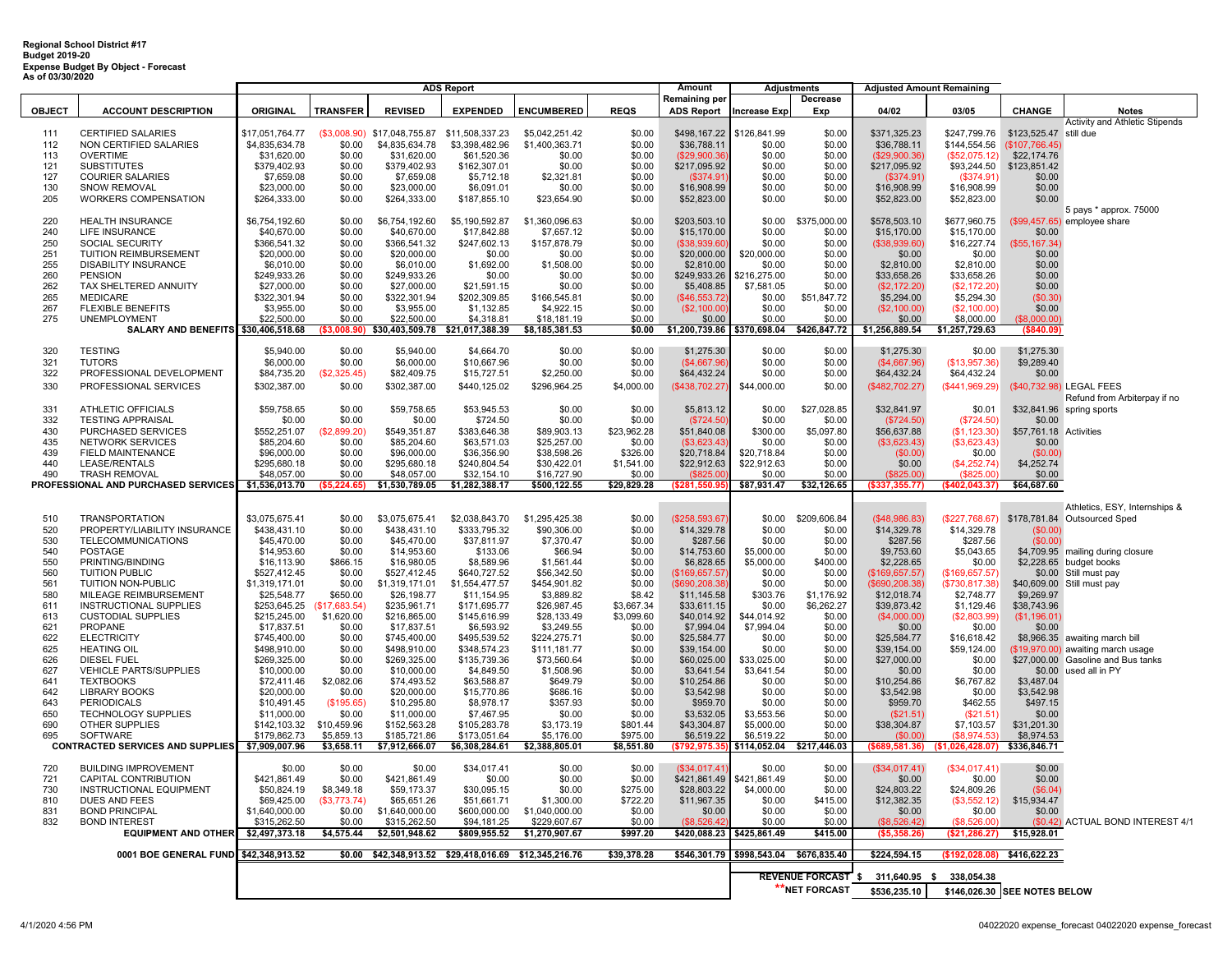#### $'$  Notes:

**1) This is a snapshot of where we stand today without knowledge of all potential expenditures and whether we will be reopening or not. Therefore please be mindful that this figure is a** 

potential figure in a very uncertain ever changing environment.<br>2) Our Transportation provider, STA, will be paid we are currently in discussions around the latest Executive Order from Governor Lamont regarding this and o **As of right now we can see potential saving in Athletic Transportation and outsourced special education transportation but that could change.**

3) This does not take into account that our School Lunch Program will more than likely be in a deficit for the year and we are required to make the program whole. Our Food Service<br>Manager will be keeping us informed.

**4) Special Education Tuition must be paid per Executive Order of Governor Lamont 5) We are currently awaiting our Utility bills in order to estimate usage for April - June**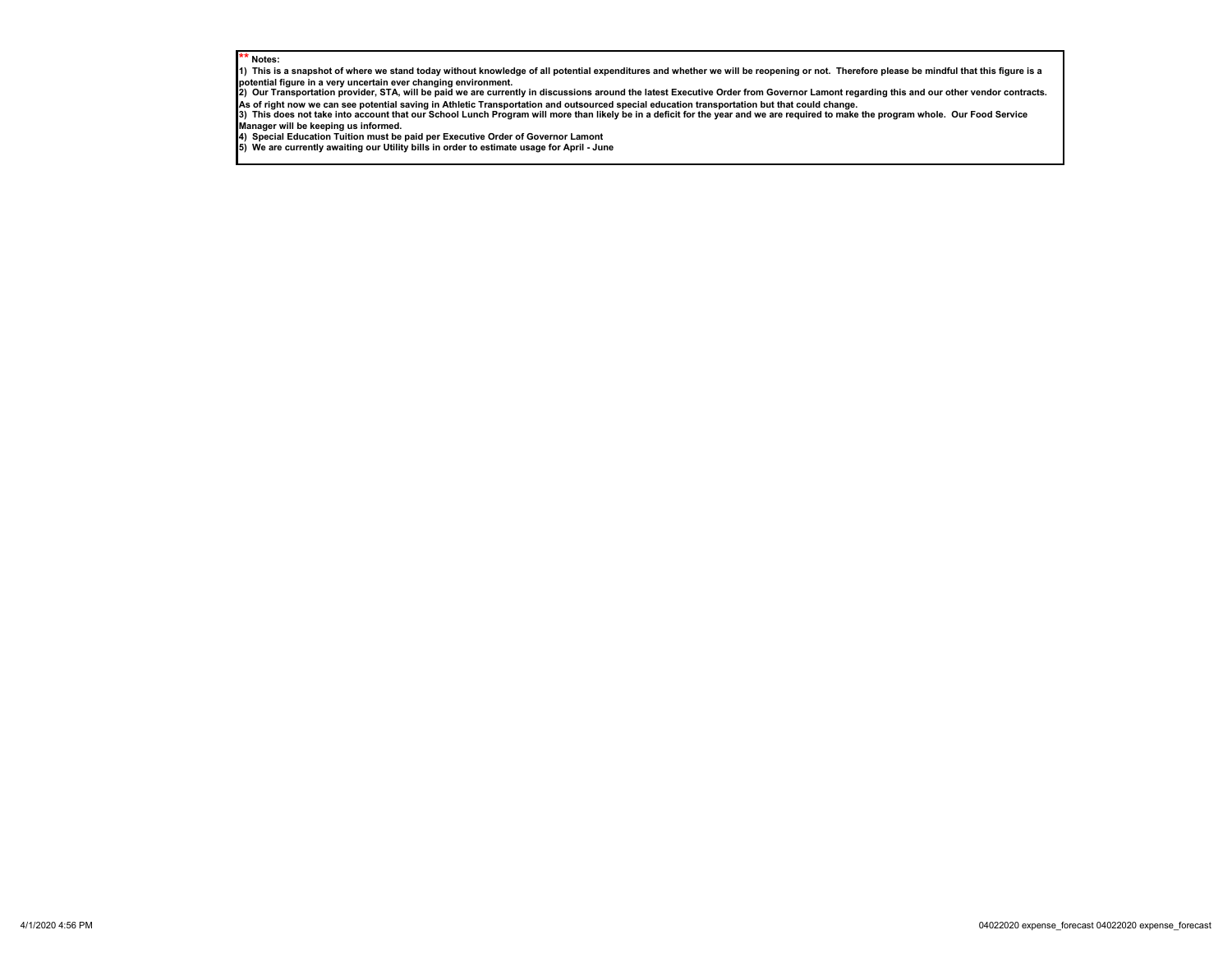Cash Account: 01-00000-104-000-000-1 Transaction Dates: 03/01/2020 - 03/31/2020

| Reference # | <b>Type</b> | Date       | <b>Description</b>            | <b>Cleared</b> | <b>Withdrawal Amount</b> | <b>Deposit Amount</b> | <b>Balance</b> |
|-------------|-------------|------------|-------------------------------|----------------|--------------------------|-----------------------|----------------|
|             |             | 03/01/2020 | <b>Beginning Balance</b>      |                |                          |                       | (606,099.17)   |
| 51902       | AP Check    | 03/05/2020 | A Behavioral Approach, L      |                | (6,842.50)               | 0.00                  | (612, 941.67)  |
| 52036       | AP Check    | 03/19/2020 | A Behavioral Approach, L      |                | (6,807.50)               | 0.00                  | (619, 749.17)  |
| 51983       | AP Check    | 03/13/2020 | ALL WASTE INC                 |                | (4,478.47)               | 0.00                  | (624, 227.64)  |
| 51903       | AP Check    | 03/05/2020 | ALLSTON SUPPLY CO             |                | (2,379.29)               | 0.00                  | (626, 606.93)  |
| 51984       | AP Check    | 03/13/2020 | ALLSTON SUPPLY CO             |                | (551.97)                 | 0.00                  | (627, 158.90)  |
| 52037       | AP Check    | 03/19/2020 | ALLSTON SUPPLY CO             |                | (1,871.44)               | 0.00                  | (629, 030.34)  |
| 41847 VOID  | AP Check    | 03/25/2020 | ALLSTON SUPPLY CO             |                | 0.00                     | 70.00                 | (628,960.34)   |
| 52074       | AP Check    | 03/25/2020 | ALLSTON SUPPLY CO             |                | (1,841.40)               | 0.00                  | (630, 801.74)  |
| 51985       | AP Check    | 03/13/2020 | <b>AMERIGAS</b>               |                | (242.12)                 | 0.00                  | (631,043.86)   |
| 52038       | AP Check    | 03/19/2020 | <b>AMERIGAS</b>               |                | (454.28)                 | 0.00                  | (631, 498.14)  |
| 52075       | AP Check    | 03/25/2020 | <b>AMERIGAS</b>               |                | (1,042.10)               | 0.00                  | (632, 540.24)  |
| 52076       | AP Check    | 03/25/2020 | <b>ANYTIME SEWER &amp; D</b>  |                | (295.00)                 | 0.00                  | (632, 835.24)  |
| 51986       | AP Check    | 03/13/2020 | Apogee Components             |                | (300.42)                 | 0.00                  | (633, 135.66)  |
| 51987       | AP Check    | 03/13/2020 | <b>APPLE TEXTBOOKS</b>        |                | (1,395.35)               | 0.00                  | (634, 531.01)  |
| 51904       | AP Check    | 03/05/2020 | AREA COOPERATIVE E            |                | (14, 645.50)             | 0.00                  | (649, 176.51)  |
| 52077       | AP Check    | 03/25/2020 | AREA COOPERATIVE E            |                | (14, 645.50)             | 0.00                  | (663,822.01)   |
| 51905       | AP Check    | 03/05/2020 | ASSOC OF SCHOOL NU            |                | (705.00)                 | 0.00                  | (664, 527.01)  |
| 51988       | AP Check    | 03/13/2020 | <b>BANK OF NEW YORK M</b>     |                | (611, 550.00)            | 0.00                  | (1,276,077.01) |
| 52039       | AP Check    | 03/19/2020 | Beebe Landscape Servic        |                | (1,340.00)               | 0.00                  | (1,277,417.01) |
| 51906       | AP Check    | 03/05/2020 | <b>BELL/SIMONS COMPANI</b>    |                | (260.67)                 | 0.00                  | (1,277,677.68) |
| 52078       | AP Check    | 03/25/2020 | <b>BELL/SIMONS COMPANI</b>    |                | (587.10)                 | 0.00                  | (1,278,264.78) |
| 52040       | AP Check    | 03/19/2020 | BERCHEM MOSES P.C.            |                | (7,906.00)               | 0.00                  | (1,286,170.78) |
| 52079       | AP Check    | 03/25/2020 | BERCHEM MOSES P.C.            |                | (4,589.50)               | 0.00                  | (1,290,760.28) |
| 51907       | AP Check    | 03/05/2020 | BIG Y FOODS INC.              |                |                          |                       |                |
|             |             |            |                               |                | (153.13)                 | 0.00                  | (1,290,913.41) |
| 51989       | AP Check    | 03/13/2020 | BIG Y FOODS INC.              |                | (194.28)                 | 0.00                  | (1,291,107.69) |
| 51908       | AP Check    | 03/05/2020 | <b>BLAKE EQUIPMENT C</b>      |                | (4,710.85)               | 0.00                  | (1,295,818.54) |
| 52041       | AP Check    | 03/19/2020 | <b>BLAKE EQUIPMENT C</b>      |                | (135.75)                 | 0.00                  | (1,295,954.29) |
| 51909       | AP Check    | 03/05/2020 | Bloom Behavior & Coun         |                | (6,688.00)               | 0.00                  | (1,302,642.29) |
| 52042       | AP Check    | 03/19/2020 | Bloom Behavior & Coun         |                | (3,389.50)               | 0.00                  | (1,306,031.79) |
| 51910       | AP Check    | 03/05/2020 | BOYD, ANASTASIA M.            |                | (2,025.00)               | 0.00                  | (1,308,056.79) |
| 52043       | AP Check    | 03/19/2020 | BOYD, ANASTASIA M.            |                | (1,837.50)               | 0.00                  | (1,309,894.29) |
| 51911       | AP Check    | 03/05/2020 | <b>BOYS &amp; GIRLS VILLA</b> |                | (10,995.39)              | 0.00                  | (1,320,889.68) |
| 51990       | AP Check    | 03/13/2020 | <b>BOYS &amp; GIRLS VILLA</b> |                | (8,901.03)               | 0.00                  | (1,329,790.71) |
| 52080       | AP Check    | 03/25/2020 | <b>BUILDERS HARDWAR</b>       |                | (48.00)                  | 0.00                  | (1,329,838.71) |
| 51912       | AP Check    | 03/05/2020 | CENTER FOR CHILDR             |                | (1,333.32)               | 0.00                  | (1,331,172.03) |
| 51913       | AP Check    | 03/05/2020 | CHAPEL HAVEN INC.             |                | (11,874.00)              | 0.00                  | (1,343,046.03) |
| 51991       | AP Check    | 03/13/2020 | CHAPIN AND BANGS C            |                | (305.21)                 | 0.00                  | (1,343,351.24) |
| 51992       | AP Check    | 03/13/2020 | <b>CHESHIRE FITNESS Z</b>     |                | (960.00)                 | 0.00                  | (1,344,311.24) |
| 51914       | AP Check    | 03/05/2020 | <b>CHILDREN'S CENTER</b>      |                | (2,956.31)               | 0.00                  | (1,347,267.55) |
| 51993       | AP Check    | 03/13/2020 | <b>CHILDREN'S CENTER</b>      |                | (6,334.95)               | 0.00                  | (1,353,602.50) |
| 52081       | AP Check    | 03/25/2020 | CIGNA HEALTH AND L            |                | (43,342.57)              | 0.00                  | (1,396,945.07) |
| 51915       | AP Check    | 03/05/2020 | <b>COLLEGE BOARD - NE</b>     |                | (4,664.70)               | 0.00                  | (1,401,609.77) |
| 51994       | AP Check    | 03/13/2020 | COMCAST CABLE CO              |                | (559.01)                 | 0.00                  | (1,402,168.78) |
| 51916       | AP Check    | 03/05/2020 | CompuClaim Inc.               |                | (117.95)                 | 0.00                  | (1,402,286.73) |
| 52082       | AP Check    | 03/25/2020 | CompuClaim Inc.               |                | (147.81)                 | 0.00                  | (1,402,434.54) |
| 51917       | AP Check    | 03/05/2020 | CONNECTICUT CENT              |                | (5,373.00)               | 0.00                  | (1,407,807.54) |
| 51918       | AP Check    | 03/05/2020 | CONNECTICUT CUST              |                | (295.00)                 | 0.00                  | (1,408,102.54) |
| 51919       | AP Check    | 03/05/2020 | CONNECTICUT INST              |                | (2,890.00)               | 0.00                  | (1,410,992.54) |
| 51920       | AP Check    | 03/05/2020 | CROWLEY FORD, LLC             |                | (75.00)                  | 0.00                  | (1,411,067.54) |
| 52044       | AP Check    | 03/19/2020 | CT - STATE OF CT TREA         |                | (188.12)                 | 0.00                  | (1,411,255.66) |
| 51921       | AP Check    | 03/05/2020 | CT MUSIC CO.                  |                | (180.00)                 | 0.00                  | (1,411,435.66) |
| 51995       | AP Check    | 03/13/2020 | CT MUSIC CO.                  |                | (410.00)                 | 0.00                  | (1,411,845.66) |
|             |             |            |                               |                |                          |                       |                |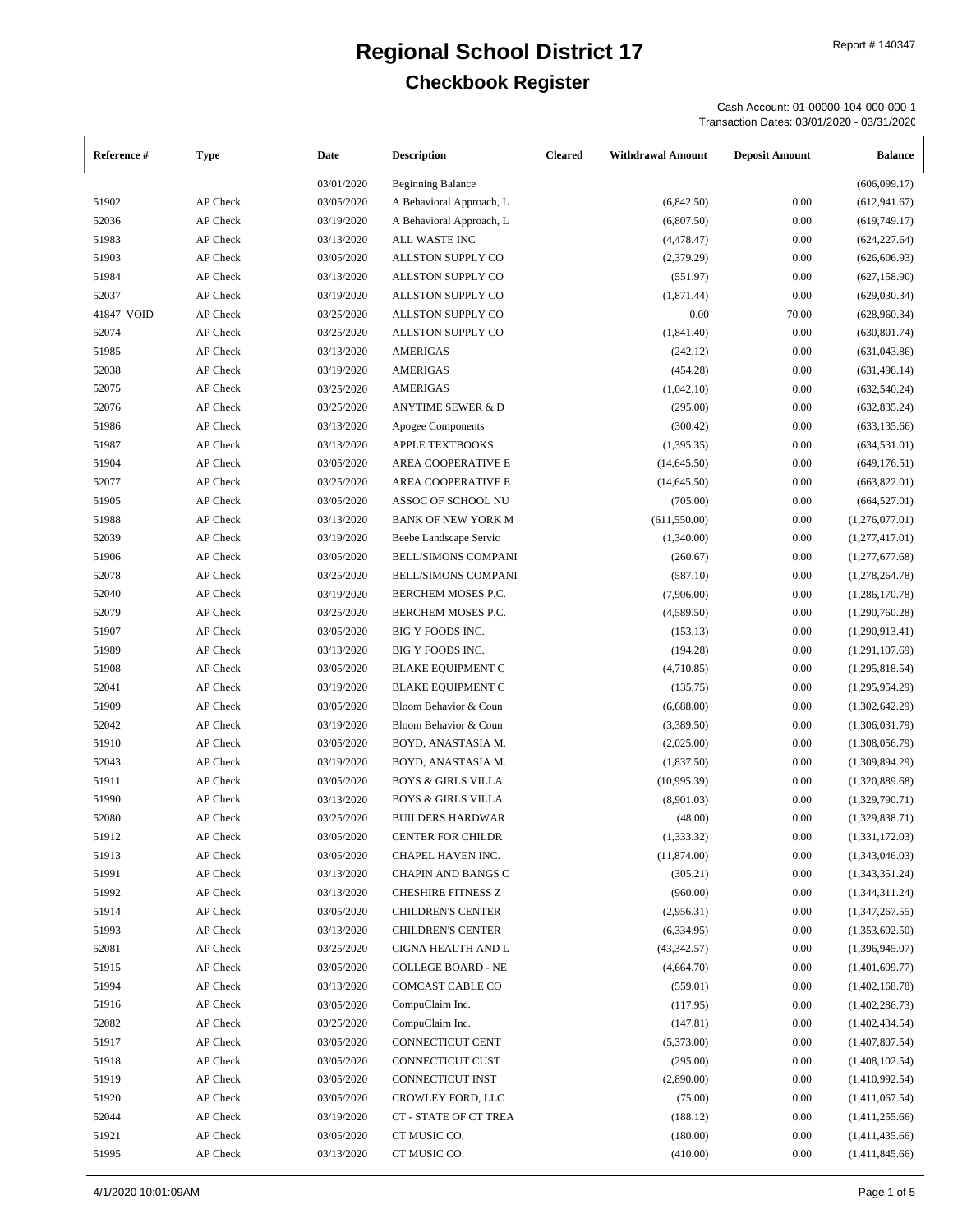| Reference # | <b>Type</b>      | Date       | <b>Description</b>                       | <b>Cleared</b> | <b>Withdrawal Amount</b> | <b>Deposit Amount</b> | <b>Balance</b>   |
|-------------|------------------|------------|------------------------------------------|----------------|--------------------------|-----------------------|------------------|
| 52045       | AP Check         | 03/19/2020 | CT PEDIATRIC NEUROP                      |                | (1,000.00)               | 0.00                  | (1,412,845.66)   |
| 51922       | AP Check         | 03/05/2020 | <b>CURTIN MOTOR LIVE</b>                 |                | (6,534.00)               | 0.00                  | (1,419,379.66)   |
| 51996       | AP Check         | 03/13/2020 | <b>CURTIN MOTOR LIVE</b>                 |                | (37, 721.25)             | 0.00                  | (1,457,100.91)   |
| 52083       | AP Check         | 03/25/2020 | <b>CURTIN MOTOR LIVE</b>                 |                | (19, 927.50)             | 0.00                  | (1,477,028.41)   |
| 52046       | AP Check         | 03/19/2020 | DEMCO INC                                |                | (83.83)                  | 0.00                  | (1,477,112.24)   |
| 51923       | AP Check         | 03/05/2020 | DIME OIL CO LLC                          |                | (16,796.50)              | 0.00                  | (1,493,908.74)   |
| 51997       | AP Check         | 03/13/2020 | DIME OIL CO LLC                          |                | (11,894.23)              | 0.00                  | (1,505,802.97)   |
| 52047       | AP Check         | 03/19/2020 | DIME OIL CO LLC                          |                | (15,818.83)              | 0.00                  | (1,521,621.80)   |
| 52084       | AP Check         | 03/25/2020 | DIME OIL CO LLC                          |                | (9,853.08)               | 0.00                  | (1,531,474.88)   |
| 52048       | AP Check         | 03/19/2020 | <b>DIXWORKS LLC</b>                      |                | (2,175.00)               | 0.00                  | (1,533,649.88)   |
| 51924       | AP Check         | 03/05/2020 | <b>EAST RIVER ENERGY</b>                 |                | (10, 924.45)             | 0.00                  | (1,544,574.33)   |
| 51998       | AP Check         | 03/13/2020 | <b>EAST RIVER ENERGY</b>                 |                | (9,443.34)               | 0.00                  | (1,554,017.67)   |
| 51999       | AP Check         | 03/13/2020 | <b>EASYPRO POND PROD</b>                 |                | (818.83)                 | 0.00                  | (1,554,836.50)   |
| 51925       | AP Check         | 03/05/2020 | Elizabeth Ives School for S              |                | (5,034.93)               | 0.00                  | (1,559,871.43)   |
| 52050       | AP Check         | 03/19/2020 | <b>Encore Fire Protection</b>            |                | (553.00)                 | 0.00                  | (1,560,424.43)   |
| 52085       | AP Check         | 03/25/2020 | <b>Encore Fire Protection</b>            |                | (565.95)                 | 0.00                  | (1,560,990.38)   |
| 52000       | AP Check         | 03/13/2020 | <b>ENVIRONMENTAL CO</b>                  |                | (526.50)                 | 0.00                  | (1,561,516.88)   |
| 52051       | AP Check         | 03/19/2020 | <b>ENVIRONMENTAL CO</b>                  |                | (379.00)                 | 0.00                  | (1,561,895.88)   |
| 52086       | AP Check         | 03/25/2020 | <b>ENVIRONMENTAL CO</b>                  |                | (401.50)                 | 0.00                  | (1,562,297.38)   |
| 52049       | AP Check         | 03/19/2020 | <b>E-RATE ONLINE LLC</b>                 |                | (2,000.00)               | 0.00                  | (1, 564, 297.38) |
| 51926       | AP Check         | 03/05/2020 | <b>EVERSOURCE ENERG</b>                  |                | (54, 321.58)             | 0.00                  | (1,618,618.96)   |
| 52001       | AP Check         | 03/13/2020 | <b>EVERSOURCE ENERG</b>                  |                | (1,790.92)               | 0.00                  | (1,620,409.88)   |
| 52052       | AP Check         | 03/19/2020 | <b>EVERSOURCE ENERG</b>                  |                | (59,074.25)              | 0.00                  | (1,679,484.13)   |
| 52087       | AP Check         | 03/25/2020 | <b>EVERSOURCE ENERG</b>                  |                | (45.06)                  | 0.00                  | (1,679,529.19)   |
| 52088       | AP Check         | 03/25/2020 | F.W. WEBB CO.                            |                | (739.56)                 | 0.00                  | (1,680,268.75)   |
| 51927       | AP Check         | 03/05/2020 | FAZZINO, SAL                             |                | (159.99)                 | 0.00                  | (1,680,428.74)   |
|             |                  |            |                                          |                |                          |                       |                  |
| 52002       | AP Check         | 03/13/2020 | FRONTIER COMMUNICA<br>FRONTIER COMMUNICA |                | (1, 191.92)              | 0.00                  | (1,681,620.66)   |
| 52053       | AP Check         | 03/19/2020 |                                          |                | (1,686.05)               | 0.00                  | (1,683,306.71)   |
| 52089       | AP Check         | 03/25/2020 | <b>FUSS &amp; O'NEILL - ENV</b>          |                | (3,750.00)               | 0.00                  | (1,687,056.71)   |
| 51928       | AP Check         | 03/05/2020 | Gohar, Joseph                            |                | (138.24)                 | 0.00                  | (1,687,194.95)   |
| 51929       | AP Check         | 03/05/2020 | <b>GRAINGER</b>                          |                | (657.31)                 | 0.00                  | (1,687,852.26)   |
| 52003       | AP Check         | 03/13/2020 | <b>GRAINGER</b>                          |                | (526.34)                 | 0.00                  | (1,688,378.60)   |
| 52054       | AP Check         | 03/19/2020 | GRAINGER                                 |                | (77.74)                  | 0.00                  | (1,688,456.34)   |
| 52090       | AP Check         | 03/25/2020 | <b>GRAINGER</b>                          |                | (329.19)                 | 0.00                  | (1,688,785.53)   |
| 51930       | AP Check         | 03/05/2020 | <b>GRANITE CITY ELECT</b>                |                | (317.14)                 | 0.00                  | (1,689,102.67)   |
| 52004       | AP Check         | 03/13/2020 | <b>GRANITE CITY ELECT</b>                |                | (33.78)                  | $0.00\,$              | (1,689,136.45)   |
| 52005       | AP Check         | 03/13/2020 | <b>GROVE SCHOOL, INC</b>                 |                | (8,200.00)               | 0.00                  | (1,697,336.45)   |
| 51931       | AP Check         | 03/05/2020 | <b>GUARDIAN PEST CON</b>                 |                | (70.00)                  | 0.00                  | (1,697,406.45)   |
| 52006       | AP Check         | 03/13/2020 | <b>GUARDIAN PEST CON</b>                 |                | (490.00)                 | 0.00                  | (1,697,896.45)   |
| 52091       | AP Check         | 03/25/2020 | <b>GUARDIAN PEST CON</b>                 |                | (70.00)                  | 0.00                  | (1,697,966.45)   |
| 51932       | AP Check         | 03/05/2020 | HIGGANUM VILLAGE M                       |                | (33.81)                  | 0.00                  | (1,698,000.26)   |
| 52055       | ${\sf AP}$ Check | 03/19/2020 | HIGGANUM VILLAGE M                       |                | (30.70)                  | 0.00                  | (1,698,030.96)   |
| 51933       | AP Check         | 03/05/2020 | HOME DEPOT CREDIT                        |                | (93.55)                  | 0.00                  | (1,698,124.51)   |
| 52056       | AP Check         | 03/19/2020 | HOME DEPOT CREDIT                        |                | (53.28)                  | 0.00                  | (1,698,177.79)   |
| 52057       | AP Check         | 03/19/2020 | HOME DEPOT CREDIT                        |                | (7.64)                   | 0.00                  | (1,698,185.43)   |
| 52092       | AP Check         | 03/25/2020 | HOME DEPOT CREDIT                        |                | (72.17)                  | 0.00                  | (1,698,257.60)   |
| 51934       | AP Check         | 03/05/2020 | HUNGERFORDS INC.                         |                | (175.00)                 | 0.00                  | (1,698,432.60)   |
| 52007       | AP Check         | 03/13/2020 | HUNGERFORDS INC.                         |                | (175.00)                 | 0.00                  | (1,698,607.60)   |
| 52058       | AP Check         | 03/19/2020 | HUNGERFORDS INC.                         |                | (940.00)                 | 0.00                  | (1,699,547.60)   |
| 51935       | AP Check         | 03/05/2020 | <b>Integrated Security Group</b>         |                | (227.50)                 | 0.00                  | (1,699,775.10)   |
| 51936       | AP Check         | 03/05/2020 | <b>INTERNATIONAL SOCI</b>                |                | (125.00)                 | 0.00                  | (1,699,900.10)   |
| 52093       | AP Check         | 03/25/2020 | <b>INTERSTATE BATTER</b>                 |                | (626.00)                 | 0.00                  | (1,700,526.10)   |
| 51937       | AP Check         | 03/05/2020 | J.W. PEPPER                              |                | (350.68)                 | 0.00                  | (1,700,876.78)   |
| 52008       | AP Check         | 03/13/2020 | J.W. PEPPER                              |                | (1,314.40)               | 0.00                  | (1,702,191.18)   |
|             |                  |            |                                          |                |                          |                       |                  |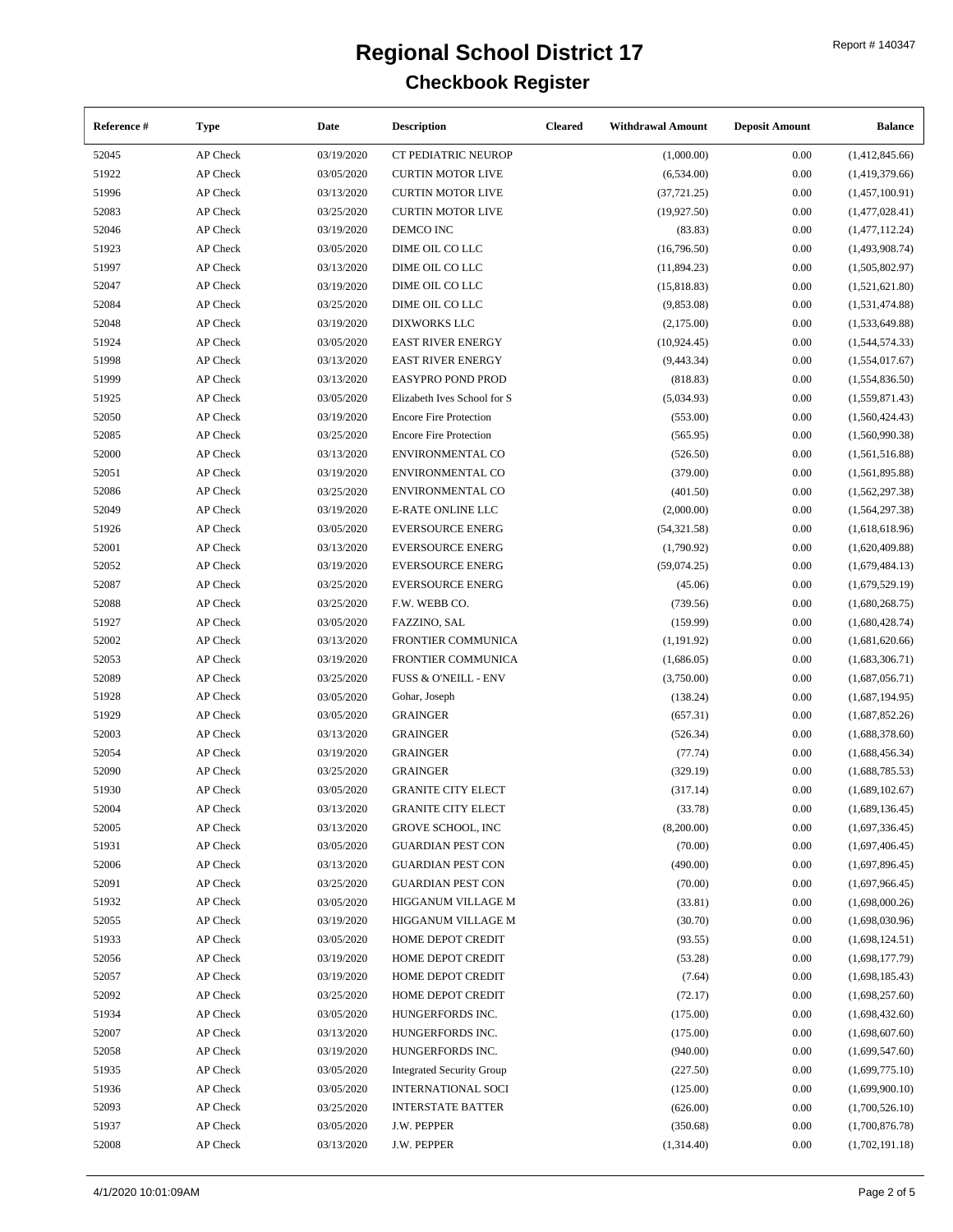| Reference # | Type     | Date       | <b>Description</b>       | <b>Cleared</b> | <b>Withdrawal Amount</b> | <b>Deposit Amount</b> | <b>Balance</b> |
|-------------|----------|------------|--------------------------|----------------|--------------------------|-----------------------|----------------|
| 52059       | AP Check | 03/19/2020 | Johnson Health Tech Ret  |                | (500.00)                 | 0.00                  | (1,702,691.18) |
| 51938       | AP Check | 03/05/2020 | <b>JOSTEN'S</b>          |                | (12.30)                  | 0.00                  | (1,702,703.48) |
| 51939       | AP Check | 03/05/2020 | <b>JPMORGAN CHASE CO</b> |                | (3,500.00)               | 0.00                  | (1,706,203.48) |
| 51940       | AP Check | 03/05/2020 | KILLINGWORTH TRUE        |                | (119.15)                 | 0.00                  | (1,706,322.63) |
| 52009       | AP Check | 03/13/2020 | KILLINGWORTH TRUE        |                | (36.83)                  | 0.00                  | (1,706,359.46) |
| 52060       | AP Check | 03/19/2020 | KILLINGWORTH TRUE        |                | (19.05)                  | 0.00                  | (1,706,378.51) |
| 51941       | AP Check | 03/05/2020 | <b>KONE INC</b>          |                | (510.37)                 | 0.00                  | (1,706,888.88) |
| 52010       | AP Check | 03/13/2020 | <b>KONE INC</b>          |                | (510.37)                 | 0.00                  | (1,707,399.25) |
| 52011       | AP Check | 03/13/2020 | KRONOS SAASHR IN         |                | (606.53)                 | 0.00                  | (1,708,005.78) |
| 51942       | AP Check | 03/05/2020 | <b>LEAF</b>              |                | (2, 583.64)              | 0.00                  | (1,710,589.42) |
| 52094       | AP Check | 03/25/2020 | <b>LEAF</b>              |                | (272.22)                 | 0.00                  | (1,710,861.64) |
| 51943       | AP Check | 03/05/2020 | <b>LEARN</b>             |                | (31,071.00)              | 0.00                  | (1,741,932.64) |
| 51944       | AP Check | 03/05/2020 | LearnWell                |                | (111.72)                 | 0.00                  | (1,742,044.36) |
| 52012       | AP Check | 03/13/2020 | LearnWell                |                | (111.72)                 | 0.00                  | (1,742,156.08) |
| 52013       | AP Check | 03/13/2020 | Logan Steel Inc.         |                | (240.00)                 | 0.00                  | (1,742,396.08) |
| 52061       | AP Check | 03/19/2020 | Lyman Systems, LLC       |                | (1,000.00)               | 0.00                  | (1,743,396.08) |
| 52062       | AP Check | 03/19/2020 | Mag & Son Clothing       |                | (49.50)                  | 0.00                  | (1,743,445.58) |
| 52095       | AP Check | 03/25/2020 | <b>MCMASTER - CARR</b>   |                | (112.85)                 | 0.00                  | (1,743,558.43) |
| 51945       | AP Check | 03/05/2020 | Meliora Academy, Inc.    |                | (14,370.00)              | 0.00                  | (1,757,928.43) |
| 52096       | AP Check | 03/25/2020 | Meliora Academy, Inc     |                | (14,370.00)              | 0.00                  | (1,772,298.43) |
| 52097       | AP Check | 03/25/2020 | MIDSTATE TRACTOR &       |                | (100.63)                 | 0.00                  | (1,772,399.06) |
|             |          |            |                          |                |                          |                       |                |
| 51946       | AP Check | 03/05/2020 | MINUTEMAN PRESS O        |                | (1,482.65)               | 0.00                  | (1,773,881.71) |
| 52014       | AP Check | 03/13/2020 | MONTAGE PRESS AT I       |                | (62.50)                  | 0.00                  | (1,773,944.21) |
| 52098       | AP Check | 03/25/2020 | Munihub                  |                | (850.00)                 | 0.00                  | (1,774,794.21) |
| 52015       | AP Check | 03/13/2020 | MUSIC K8 MARKETPLA       |                | (62.30)                  | 0.00                  | (1,774,856.51) |
| 52063       | AP Check | 03/19/2020 | Mutual of Omaha Insura   |                | (2,204.73)               | 0.00                  | (1,777,061.24) |
| 51947       | AP Check | 03/05/2020 | NAPA AUTO PARTS          |                | (405.92)                 | 0.00                  | (1,777,467.16) |
| 52016       | AP Check | 03/13/2020 | <b>NAPA AUTO PARTS</b>   |                | (72.72)                  | 0.00                  | (1,777,539.88) |
| 52017       | AP Check | 03/13/2020 | NATCHAUG HOSPIT          |                | (38, 535.00)             | 0.00                  | (1,816,074.88) |
| 52064       | AP Check | 03/19/2020 | NATCHAUG HOSPIT          |                | (5,138.00)               | 0.00                  | (1,821,212.88) |
| 52099       | AP Check | 03/25/2020 | NATCHAUG HOSPIT          |                | (28, 626.00)             | 0.00                  | (1,849,838.88) |
| 51948       | AP Check | 03/05/2020 | New England Industrial S |                | (2,765.20)               | 0.00                  | (1,852,604.08) |
| 52018       | AP Check | 03/13/2020 | New England Industrial S |                | (1,629.20)               | 0.00                  | (1,854,233.28) |
| 52065       | AP Check | 03/19/2020 | New England Industrial S |                | (4,608.78)               | 0.00                  | (1,858,842.06) |
| 52100       | AP Check | 03/25/2020 | New England Industrial S |                | (4, 168.23)              | 0.00                  | (1,863,010.29) |
| 51949       | AP Check | 03/05/2020 | Newington Public Schoo   |                | (275.00)                 | 0.00                  | (1,863,285.29) |
| 51950       | AP Check | 03/05/2020 | NOLFO MD, ROBERT         |                | (1,200.00)               | 0.00                  | (1,864,485.29) |
| 52066       | AP Check | 03/19/2020 | NORTHEAST LAMP R         |                | (75.27)                  | 0.00                  | (1,864,560.56) |
| 51951       | AP Check | 03/05/2020 | OCCUPATIONAL MED         |                | (173.00)                 | 0.00                  | (1,864,733.56) |
| 52019       | AP Check | 03/13/2020 | OCCUPATIONAL MED         |                | (173.00)                 | 0.00                  | (1,864,906.56) |
| 51952       | AP Check | 03/05/2020 | Oceanside Photo & Tele   |                | (684.45)                 | 0.00                  | (1,865,591.01) |
| 51953       | AP Check | 03/05/2020 | OFFICE DEPOT             |                | (63.92)                  | 0.00                  | (1,865,654.93) |
| 51954       | AP Check | 03/05/2020 | <b>OLD SAYBROOK HIGH</b> |                | (225.00)                 | 0.00                  | (1,865,879.93) |
| 51955       | AP Check | 03/05/2020 | Options Employment and   |                | (11,780.00)              | 0.00                  | (1,877,659.93) |
| 52101       | AP Check | 03/25/2020 | Options Employment and   |                | (11,780.00)              | 0.00                  | (1,889,439.93) |
| 51956       | AP Check | 03/05/2020 | <b>OSPREY ENVIRONMEN</b> |                | (675.00)                 | 0.00                  | (1,890,114.93) |
| 51957       | AP Check | 03/05/2020 | OVERLAND MS CCC, L       |                | (800.00)                 | 0.00                  | (1,890,914.93) |
| 52102       | AP Check | 03/25/2020 | Oxford Health Plans (CT  |                | (602,965.82)             | 0.00                  | (2,493,880.75) |
| 51958       | AP Check | 03/05/2020 | PEARSON EDUCATIO         |                | (430.00)                 | 0.00                  | (2,494,310.75) |
| 52020       | AP Check | 03/13/2020 | PEARSON EDUCATIO         |                | (297.87)                 | 0.00                  | (2,494,608.62) |
| 52021       | AP Check | 03/13/2020 | PEARSON EDUCATIO         |                | (222.60)                 | 0.00                  | (2,494,831.22) |
| 52022       | AP Check | 03/13/2020 | PEARSON EDUCATIO         |                | (250.00)                 | 0.00                  | (2,495,081.22) |
| 51959       | AP Check | 03/05/2020 | Pediatric Communication  |                | (4,000.00)               | 0.00                  | (2,499,081.22) |
| 52023       | AP Check | 03/13/2020 | Perkins, Tahnesha E.     |                | (914.94)                 | 0.00                  | (2,499,996.16) |
|             |          |            |                          |                |                          |                       |                |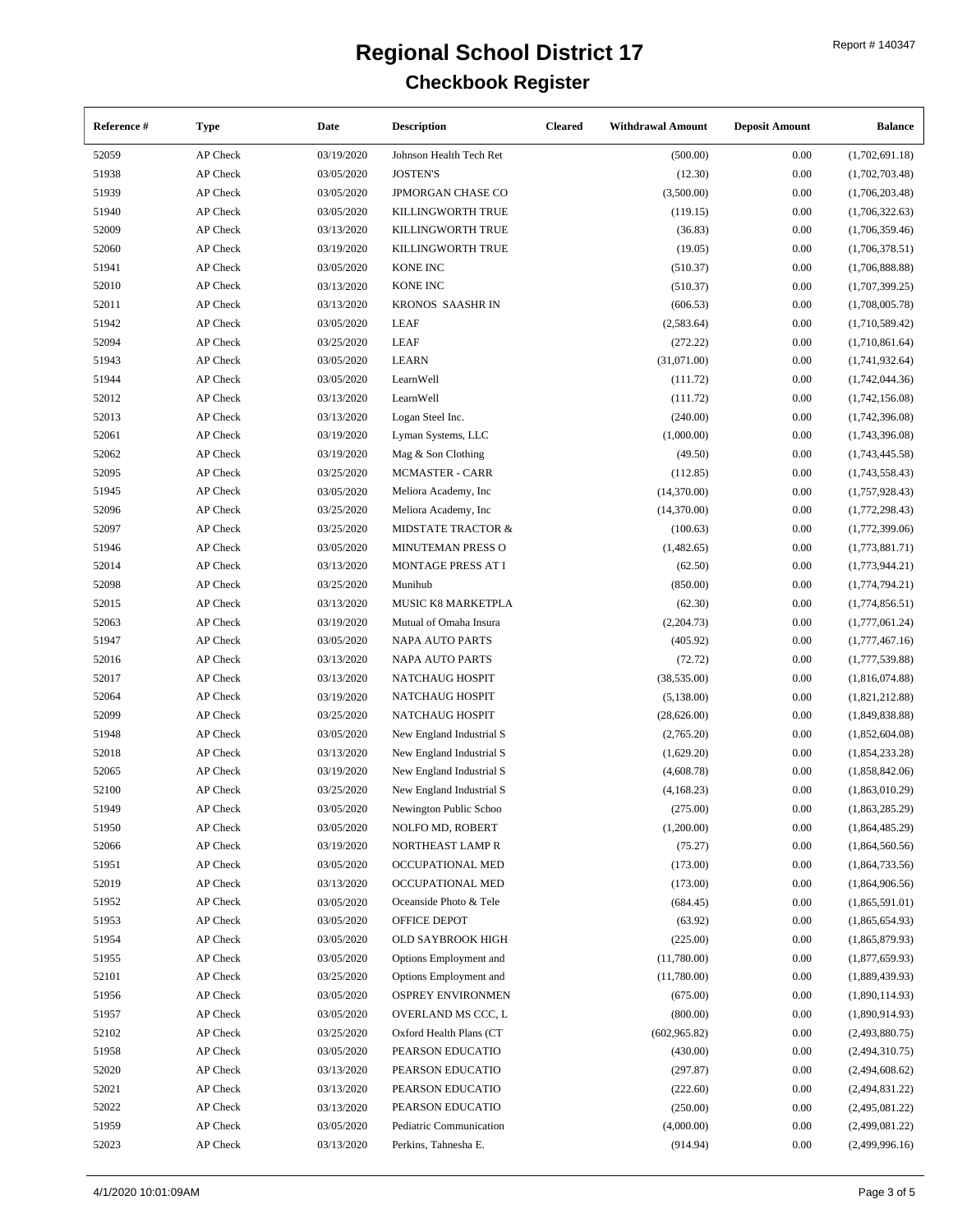| Reference # | Type     | Date       | <b>Description</b>                         | <b>Cleared</b> | <b>Withdrawal Amount</b> | <b>Deposit Amount</b> | <b>Balance</b>                   |
|-------------|----------|------------|--------------------------------------------|----------------|--------------------------|-----------------------|----------------------------------|
| 52067       | AP Check | 03/19/2020 | PIONEER MANUFACTU                          |                | (3,837.56)               | 0.00                  | (2,503,833.72)                   |
| 51960       | AP Check | 03/05/2020 | PITNEY BOWES INC                           |                | (366.37)                 | 0.00                  | (2,504,200.09)                   |
| 52024       | AP Check | 03/13/2020 | PITNEY BOWES INC                           |                | (363.84)                 | 0.00                  | (2,504,563.93)                   |
| 52068       | AP Check | 03/19/2020 | PITNEY BOWES INC                           |                | (354.00)                 | 0.00                  | (2,504,917.93)                   |
| 52069       | AP Check | 03/19/2020 | PITNEY BOWES INC                           |                | (1,729.56)               | 0.00                  | (2,506,647.49)                   |
| 52070       | AP Check | 03/19/2020 | PITNEY BOWES INC                           |                | (90.00)                  | 0.00                  | (2,506,737.49)                   |
| 51961       | AP Check | 03/05/2020 | PMT ASSOCIATES, INC                        |                | (250.00)                 | 0.00                  | (2,506,987.49)                   |
| 52071       | AP Check | 03/19/2020 | PMT ASSOCIATES, INC                        |                | (125.00)                 | 0.00                  | (2,507,112.49)                   |
| 51962       | AP Check | 03/05/2020 | Portland Group Inc                         |                | (113.60)                 | 0.00                  | (2,507,226.09)                   |
| 51963       | AP Check | 03/05/2020 | Portland Winair CO                         |                | (58.29)                  | 0.00                  | (2,507,284.38)                   |
| 52103       | AP Check | 03/25/2020 | POWERS MS OTR/L, K                         |                | (3,958.25)               | 0.00                  | (2,511,242.63)                   |
| 51964       | AP Check | 03/05/2020 | Prism Office Solutions                     |                | (5,436.95)               | 0.00                  | (2,516,679.58)                   |
| 52104       | AP Check | 03/25/2020 | Prism Office Solutions                     |                | (3,536.68)               | 0.00                  | (2,520,216.26)                   |
| 52072       | AP Check | 03/19/2020 | PROJECT LEAD THE W                         |                | (172.00)                 | 0.00                  | (2,520,388.26)                   |
| 51965       | AP Check | 03/05/2020 | REGIONAL SCHOOL D                          |                | (15.00)                  | 0.00                  | (2,520,403.26)                   |
| 51966       | AP Check | 03/05/2020 | ROBERTS FOOD CENT                          |                | (447.62)                 | 0.00                  | (2,520,850.88)                   |
| 41366 VOID  | AP Check | 03/25/2020 | ROBERTS FOOD CENT                          |                | 0.00                     | 18.83                 | (2,520,832.05)                   |
| 52025       | AP Check | 03/13/2020 | ROBOTICS EDUCATIO                          |                | (200.00)                 | 0.00                  | (2,521,032.05)                   |
| 51967       | AP Check | 03/05/2020 | <b>RUSHFORD CENTER I</b>                   |                | (14,313.00)              | 0.00                  | (2,535,345.05)                   |
| 52105       | AP Check | 03/25/2020 | <b>RUSHFORD CENTER I</b>                   |                | (8,219.00)               | 0.00                  | (2,543,564.05)                   |
| 52106       | AP Check | 03/25/2020 | SCHOOL SPECIALTY I                         |                | (457.44)                 | 0.00                  | (2,544,021.49)                   |
| 51968       | AP Check | 03/05/2020 | Shark Shredding Co.                        |                | (55.00)                  | 0.00                  | (2,544,076.49)                   |
| 51969       | AP Check | 03/05/2020 | SHIPMAN & GOODWI                           |                | (3,441.00)               | 0.00                  | (2,547,517.49)                   |
| 51901       | AP Check | 03/02/2020 | Shoreline Arts Alliance                    |                | (150.00)                 | 0.00                  | (2,547,667.49)                   |
| 52107       | AP Check | 03/25/2020 | Shoreline Reading, Inc.                    |                | (22,360.40)              | 0.00                  | (2,570,027.89)                   |
| 52026       | AP Check | 03/13/2020 | SHORELINE SECURIT                          |                | (902.00)                 | 0.00                  | (2,570,929.89)                   |
| 51970       | AP Check | 03/05/2020 | <b>SILKTOWN ROOFING I</b>                  |                | (474.40)                 | 0.00                  | (2,571,404.29)                   |
| 52108       | AP Check | 03/25/2020 | SILKTOWN ROOFING I                         |                | (8,823.32)               | 0.00                  | (2,580,227.61)                   |
| 52027       | AP Check | 03/13/2020 | SITEONE LANDSCAPE S                        |                | (620.40)                 | 0.00                  | (2,580,848.01)                   |
| 51971       | AP Check | 03/05/2020 | SODA SERVICE & ALP                         |                | (253.90)                 | 0.00                  | (2,581,101.91)                   |
| 52028       | AP Check | 03/13/2020 | SODA SERVICE & ALP                         |                | (175.85)                 | 0.00                  | (2,581,277.76)                   |
| 43794 VOID  | AP Check | 03/25/2020 |                                            |                | 0.00                     |                       |                                  |
| 51972       | AP Check | 03/05/2020 | SODA SERVICE & ALP<br>STA - STUDENT TRANSP |                |                          | 92.78<br>0.00         | (2,581,184.98)                   |
| 52029       |          | 03/13/2020 | STA - STUDENT TRANSP                       |                | (1,507.74)               | 0.00                  | (2,582,692.72)<br>(2,845,418.65) |
|             | AP Check |            |                                            |                | (262, 725.93)            |                       |                                  |
| 52109       | AP Check | 03/25/2020 | <b>STA - STUDENT TRANSP</b>                |                | (9,424.80)               | 0.00                  | (2,854,843.45)                   |
| 51973       | AP Check | 03/05/2020 | <b>TALK TOOLS</b>                          |                | (207.88)                 | 0.00                  | (2,855,051.33)                   |
| 51974       | AP Check | 03/05/2020 | THURSTON FOODS IN                          |                | (561.93)                 | 0.00                  | (2,855,613.26)                   |
| 52110       | AP Check | 03/25/2020 | THURSTON FOODS IN                          |                | (887.80)                 | 0.00                  | (2,856,501.06)                   |
| 52030       | AP Check | 03/13/2020 | THYSSENKRUPP ELE                           |                | (528.26)                 | 0.00                  | (2,857,029.32)                   |
| 52111       | AP Check | 03/25/2020 | TILCON CONNECTICU                          |                | (187.49)                 | 0.00                  | (2,857,216.81)                   |
| 51975       | AP Check | 03/05/2020 | <b>TORRCO</b>                              |                | (373.83)                 | 0.00                  | (2,857,590.64)                   |
| 52112       | AP Check | 03/25/2020 | <b>TORRCO</b>                              |                | (536.52)                 | 0.00                  | (2,858,127.16)                   |
| 52113       | AP Check | 03/25/2020 | Tower Equipment Co. In                     |                | (310.63)                 | 0.00                  | (2,858,437.79)                   |
| 52031       | AP Check | 03/13/2020 | TRANE PARTS CENTER                         |                | (567.80)                 | 0.00                  | (2,859,005.59)                   |
| 52114       | AP Check | 03/25/2020 | TRANE PARTS CENTER                         |                | (2,500.00)               | 0.00                  | (2,861,505.59)                   |
| 52032       | AP Check | 03/13/2020 | UNITED PARCEL SERV                         |                | (44.88)                  | 0.00                  | (2,861,550.47)                   |
| 51976       | AP Check | 03/05/2020 | VISTA VOCATIONAL                           |                | (13,980.00)              | 0.00                  | (2,875,530.47)                   |
| 52115       | AP Check | 03/25/2020 | VISTA VOCATIONAL                           |                | (6,990.00)               | 0.00                  | (2,882,520.47)                   |
| 52033       | AP Check | 03/13/2020 | Vivacity Tech PBC                          |                | (4,800.00)               | 0.00                  | (2,887,320.47)                   |
| 51977       | AP Check | 03/05/2020 | W.B. MASON CO INC                          |                | (289.59)                 | 0.00                  | (2,887,610.06)                   |
| 52034       | AP Check | 03/13/2020 | W.B. MASON CO INC                          |                | (1,221.39)               | 0.00                  | (2,888,831.45)                   |
| 52073       | AP Check | 03/19/2020 | W.B. MASON CO INC                          |                | (247.14)                 | 0.00                  | (2,889,078.59)                   |
| 52116       | AP Check | 03/25/2020 | W.B. MASON CO INC                          |                | (1,541.36)               | 0.00                  | (2,890,619.95)                   |
| 52117       | AP Check | 03/25/2020 | <b>WATERFORD COUNTR</b>                    |                | (11,666.47)              | 0.00                  | (2,902,286.42)                   |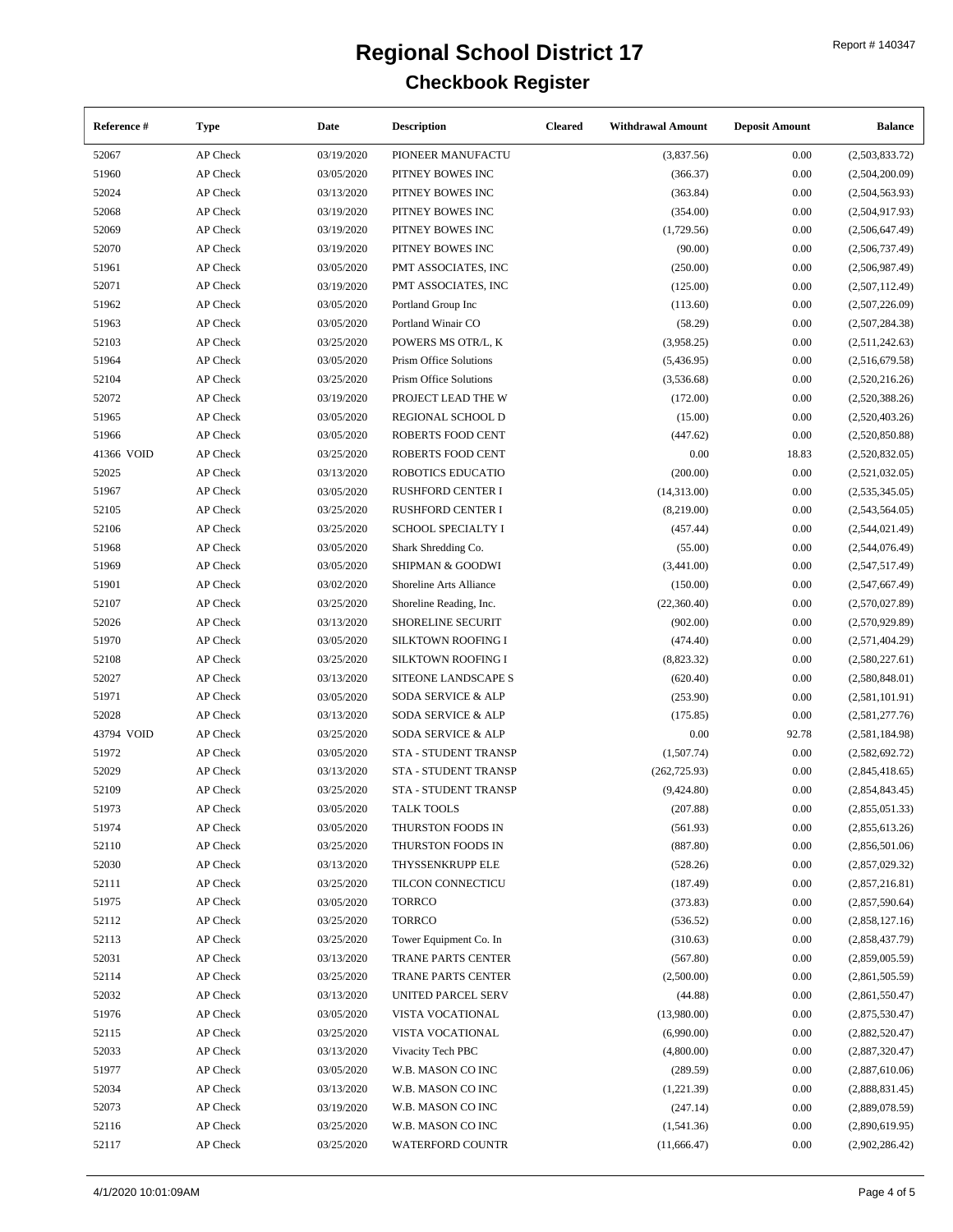| Reference # | Type     | Date       | <b>Description</b>            | <b>Cleared</b> | <b>Withdrawal Amount</b> | <b>Deposit Amount</b> | <b>Balance</b> |
|-------------|----------|------------|-------------------------------|----------------|--------------------------|-----------------------|----------------|
| 52035       | AP Check | 03/13/2020 | <b>WESTON &amp; SAMPSON C</b> |                | (3,990.00)               | 0.00                  | (2.906.276.42) |
| 51978       | AP Check | 03/05/2020 | <b>WEX BANK</b>               |                | (125.11)                 | 0.00                  | (2,906,401.53) |
| 52118       | AP Check | 03/25/2020 | <b>WEX BANK</b>               |                | (4,661.91)               | 0.00                  | (2,911,063.44) |
| 51979       | AP Check | 03/05/2020 | WHALING CITY FORD             |                | (288.51)                 | 0.00                  | (2,911,351.95) |
| 51980       | AP Check | 03/05/2020 | <b>WHEELER CLINIC</b>         |                | (11, 937, 24)            | 0.00                  | (2,923,289.19) |
| 52119       | AP Check | 03/25/2020 | WHEELER CLINIC                |                | (8,526.60)               | 0.00                  | (2,931,815.79) |
| 51981       | AP Check | 03/05/2020 | Whidden, Brienne              |                | (40.33)                  | 0.00                  | (2,931,856.12) |
| 51982       | AP Check | 03/05/2020 | Willis Towers Watson No       |                | (8,750.00)               | 0.00                  | (2,940,606.12) |

222 Transactions Listed.